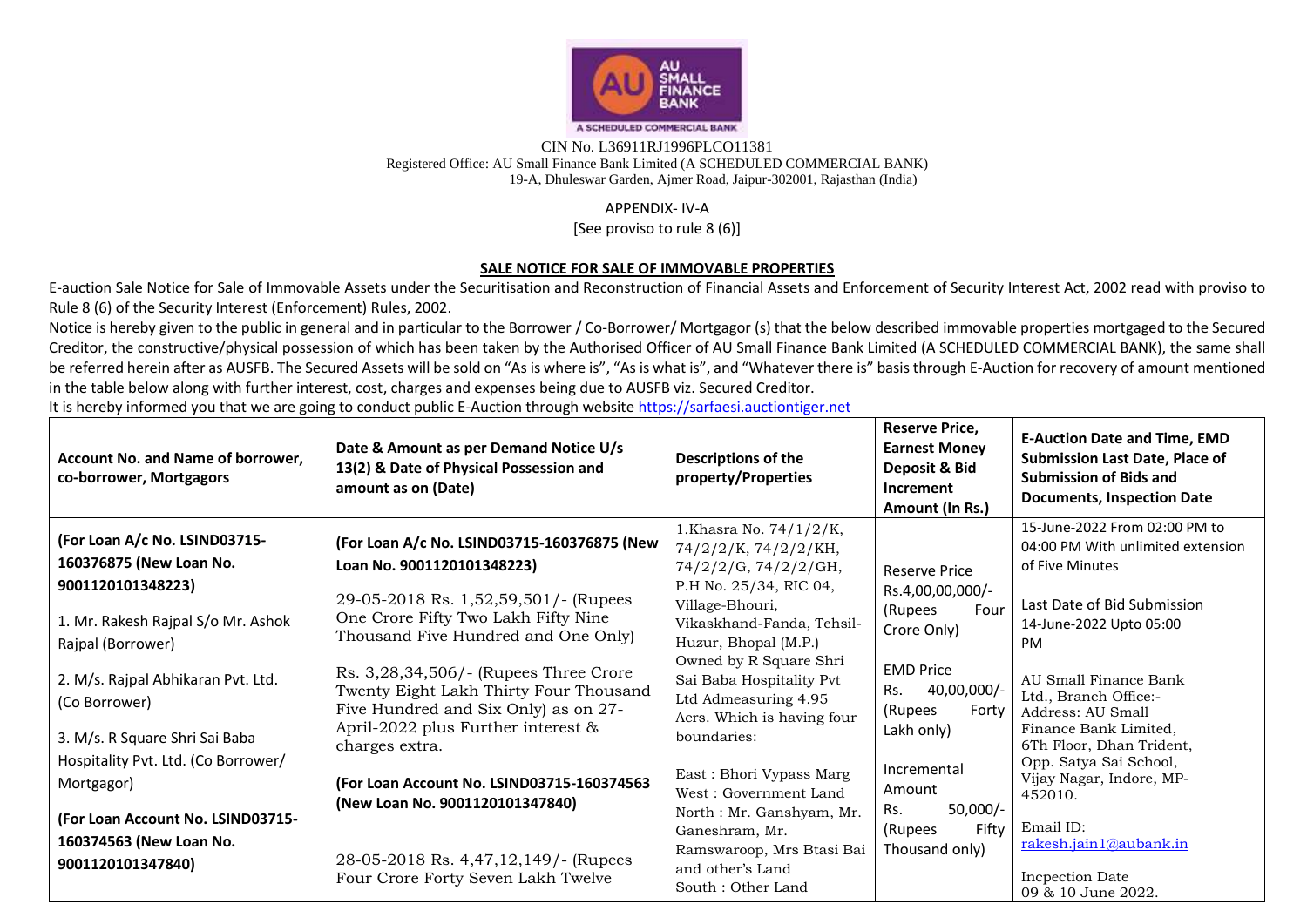| 1. M/s Rajpal Abhikaran Pvt. Ltd.                                                                                                                                                               | Thousand One Hundred and Forty Nine                                                                                                                                                                                                                                                                                                        | Note: This land is                                                                                                                                                                                |
|-------------------------------------------------------------------------------------------------------------------------------------------------------------------------------------------------|--------------------------------------------------------------------------------------------------------------------------------------------------------------------------------------------------------------------------------------------------------------------------------------------------------------------------------------------|---------------------------------------------------------------------------------------------------------------------------------------------------------------------------------------------------|
| (Borrower)                                                                                                                                                                                      | Only)                                                                                                                                                                                                                                                                                                                                      | converted for Hotel                                                                                                                                                                               |
| 2. M/s R Square Shri Sai Baba<br>Hospitality Pvt. Ltd. (Co Borrower/<br>Mortgagor)<br>3. Mr. Ashok Kumar Rajpal S/o Mr.<br>Jiwat Ram Rajpal (Co-Borrower)<br>4. Mr. Rakesh Rajpal S/o Mr. Ashok | Rs. 9,57,64,979/-(Rupees Nine Crore Fifty<br>Seven Lakh Sixty Four Thousand Nine<br>Hundred and Seventy Nine Only) as on<br>27-April-2022 plus Future interest & charges<br>extra.<br><b>Collectively Total Amount as on 27-April-2022</b><br>Rs.12,85,99,485/- (Rupees Twelve Crore Eighty<br>Five Lakh Ninety Nine Thousand Four Hundred | purpose.<br>The<br>said<br>Note:<br>above<br>property<br>1S<br>cross<br>collateral<br>security<br>in<br>No.<br>accounts<br>Loan<br>9001120101348223,<br>9001120101347840<br>&<br>9001120101348023 |
| Kumar Rajpal (Co-Borrower)                                                                                                                                                                      | and Eighty Five Only)                                                                                                                                                                                                                                                                                                                      |                                                                                                                                                                                                   |
|                                                                                                                                                                                                 | Physical Possession done on 05-April-2019                                                                                                                                                                                                                                                                                                  |                                                                                                                                                                                                   |

**Note: For Rajpal Abhikaran Privat Limited Mrs. Teena Saraswat Pandey appointed as Resolution Professional & For Ashok Kumar Rajpal & Rakesh Rajpal Mr. Sajjan Kumar Dokania appointed as Resolution Professional, auction notice is issued for their information only**

All Interested participants / bidders are requested to visit the website [https://sarfaesi.auctiontiger.net](https://sarfaesi.auctiontiger.net/) & https://www.aubank.in/bank-auction for further details including Terms & Conditions, to take part in e-auction sale proceeding and are also advised to contact Mr. Rakesh Jain, Contact Number 9116181827 and e-mail of rakesh.jain1@aubank.in.

## **THIS IS ALSO A STATUTORY 30 DAYS SALE NOTICE UNDER RULE 8(6) OF SECURITY INTEREST (ENFORCEMENT) RULES,2002 STATUTORY 30 DAYS SALE NOTICE TO BORROWER / MORTGAGORS**

The terms and conditions of e-auction sale:-

- 1. The E-Auction sale of Secured Asset is on "as is where is" , "as is what is" , "whatever there is" and "no recourse" basis for and on behalf of the Secured Creditor viz. AUSFB and there is no known encumbrance which exists on the said property.
- 2. For participating in online e-auction sale, Bid document, copies of PAN Card, Board Resolution in case of Company and photo ID, address proof are required to be submitted along with EMD, which is payable by way of RTGS/NEFT in the name of MSME AUCTION POOL ACCOUNT OF AU Small Finance Bank Limited, Current account No.1921201121711599 AU SMALL FINANCE BANK LIMITED Fifth and Sixth Floor Sunny Big Junction STC Khasra No. 64 to 67 ,Gram Sukhaipura New Atish Market Jaipur 302020, IFSC Code: AUBL0002011, Once an Online Bid is submitted, same cannot be withdrawn. Further any EMD submitted by bidder will be required to send the UTR/Ref no of the RTGS/NEFT with a copy of cancelled cheque on the following email IDs i.e[. rakesh.jain1@aubank.in](mailto:rakesh.jain1@aubank.in)
- 3. All Interested participants / bidders are requested to visit the website [https://sarfaesi.auctiontiger.net](https://sarfaesi.auctiontiger.net/) & https://www.aubank.in/bank-auction for further details including Terms & Conditions, to take part in e-auction sale proceeding and are also advised to contact Mr. Rakesh Jain, Contact Number 9116181827 and e-mail of rakesh.jain1@aubank.in.
- 4. Bid document containing general terms and conditions of sale can also be obtained fro[m https://sarfaesi.auctiontiger.net](https://edelweissarc.auctiontiger.net/)
- 5. The Secured Asset shall be kept open for inspection as per the scheduled date and Time the bidders may satisfy themselves about the nature and condition of the said secured assets. Statutory/Government dues if any like property taxes, sales tax, excise dues and other dues such as electricity dues, maintenance charges, etc. if any should be ascertained by the bidders in their diligence.
- 6. The secured assets shall be sold by the undersigned by way of Electronic Public Auction as per the scheduled date in the premises of AU Small Finance Bank Ltd. AU Centre, 3rd Floor Mezzanine, Sunny Trade Centre, New Atish Market, Jaipur, Rajasthan 302019 through e-Auction Agency M/s. e-Procurement Technologies Ltd. (Auction Tiger) at their website/portal i.e[. https://sarfaesi.auctiontiger.net](https://sarfaesi.auctiontiger.net/) and also on Auction Tiger Mobile App as per time given as per scheduled time with auto extension clause, i.e. the end time of e-Auction will be extended by 5 minutes each time if bid is made before close of e-Auction.